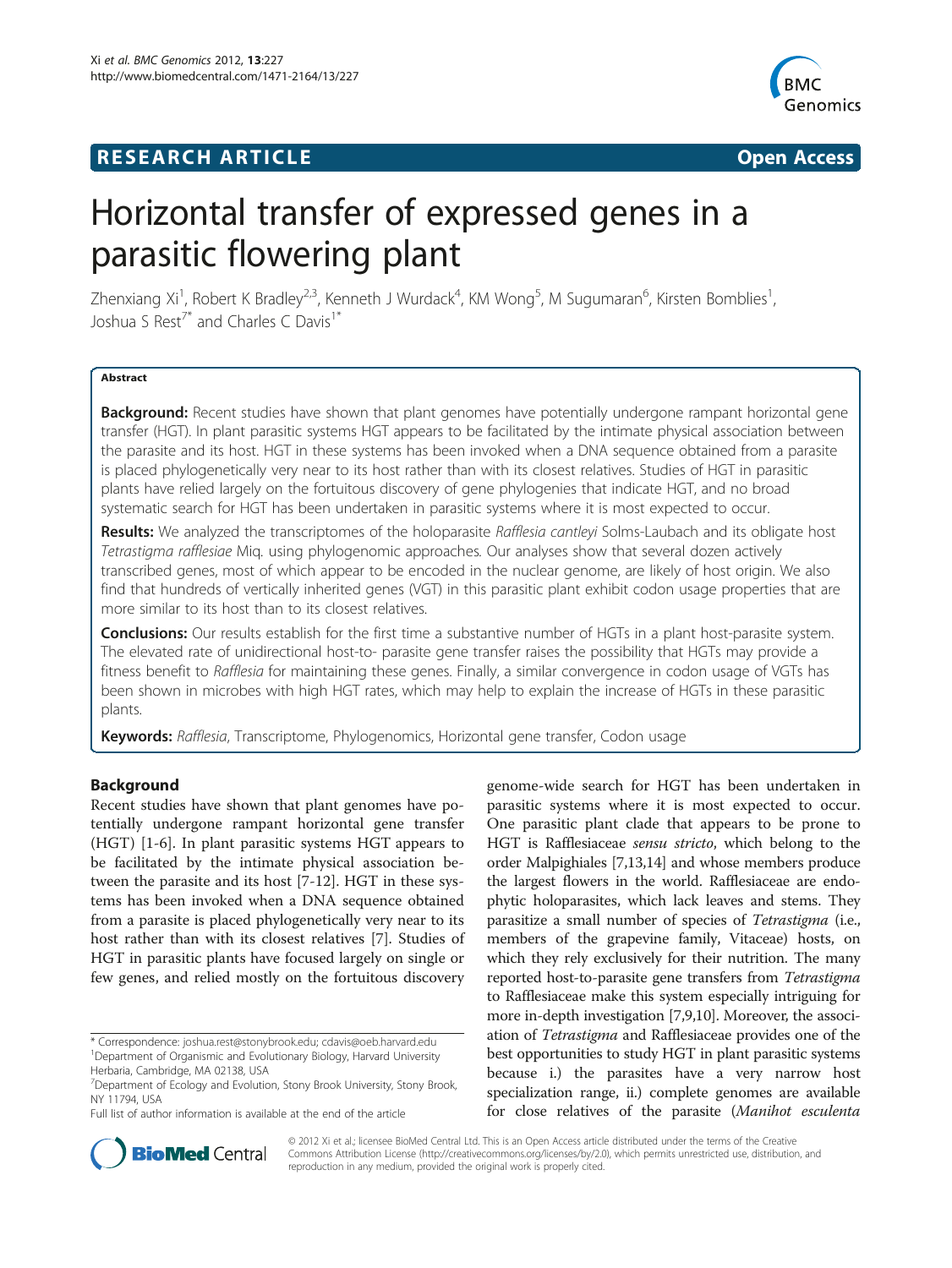Crantz [[15\]](#page-6-0), Populus trichocarpa Torr. & Gray [[16\]](#page-6-0), and Ricinus communis L. [[17](#page-6-0)]; Malpighiales) and its host (Vitis vinifera L. [[18](#page-6-0)]; Vitaceae), and iii.) the host and parasite are separated by at least 115 million years of evolution [[19](#page-6-0)]. These three factors make it easier to distinguish horizontally from vertically inherited gene regions.

To better understand HGT in this host-parasite plant system, we generated transcriptomic data for both the parasite (Rafflesia) and its obligate host (Tetrastigma). These data were analyzed using phylogenomic approaches that included whole-genome sequences from nine other plant model organisms. Our results show that several dozen actively transcribed, largely nuclear, genes are of host origin. These results are above false positive rates and establish for the first time a substantive number of HGTs in a plant host-parasite system. Moreover, we find that hundreds of vertically inherited genes in these parasitic plants exhibit codon usage properties that are more similar to their hosts than to their closest relatives, which may help to explain the increase of HGTs in these parasitic plants.

## Results and discussion

## Phylogenomic evidence for elevated rates of HGT in Rafflesia

We constructed and sequenced [\[20](#page-6-0)-[22\]](#page-6-0) complementary DNA (cDNA) libraries for Rafflesia cantleyi Solms-Laubach (Additional file 1: [Figure S1\)](#page-5-0) and its obligate host, Tetrastigma rafflesiae Miq. [[23](#page-6-0)] (Additional file 2: [Figure S2](#page-5-0)). These cDNA transcripts were analyzed with protein-coding DNA sequences from nine other species whose whole genomes have been sequenced (Figure 1, see also Additional file 3: [Table S1](#page-5-0); Aquilegia coerulea James [[15](#page-6-0)], Arabidopsis thaliana Heynh. [[24](#page-6-0)], Manihot esculenta, Medicago truncatula Gaertn. [\[15\]](#page-6-0), Mimulus guttatus DC. [\[15\]](#page-6-0), Oryza sativa L. [\[25\]](#page-6-0), Populus trichocarpa, Ricinus communis, and Vitis vinifera). Each Rafflesia and Tetrastigma transcript was placed into one of the following three categories on the basis of its phylogenetic position and support: vertical gene transfer (VGT), HGT, or unassigned. Transcripts whose placements were concordant with accepted species tree relationships were best explained as a result of VGT. VGT was inferred when *Rafflesia* or *Tetrastigma* transcripts were placed with ≥50% bootstrap support (BS) with their closest organismal relatives (i.e., Rafflesia with Manihot/Populus/ Ricinus, and Tetrastigma with Vitis). Similarly, HGT was inferred when Rafflesia or Tetrastigma transcripts were placed with Vitis and Manihot/Populus/Ricinus transcripts, respectively. Transcripts that did not meet the criteria above, and were instead placed with the remaining included taxa, were left unassigned.

Not unexpectedly, the largest fraction of Rafflesia and Tetrastigma transcripts were found to have phylogenetic



placements consistent with VGT  $(85.4\% \mid n = 1979)$  and 96.9%  $[n = 1610]$ , respectively). We also found dozens of Rafflesia transcripts that have phylogenetic placements consistent with HGT (49 transcripts, 2.1% of the observed transcripts), but far fewer Tetrastigma transcripts that have placements consistent with HGT (13 transcripts, 0.8%; Figure [2,](#page-2-0) see also Additional file 4: [Figure S3](#page-5-0)). We further examined five different BS thresholds between 50% and 70% (i.e., 50%, 55%, 60%, 65%, and 70%); the percentages of putative HGT transcripts inferred for Rafflesia and Tetrastigma are similar across all thresholds (Additional file 5[: Figure S4](#page-5-0)). Thus, our results are robust and are not sensitive to different levels of phylogenetic support.

Although striking discordance between gene trees and species trees can be indicative of HGT, gene trees can be incongruent with species trees due to a variety of factors other than HGT, including incomplete lineage sorting, incorrect orthology assessment (either due to inadequate paralog sampling or differential gene loss), small taxon sampling, and elevated substitution rates [\[27\]](#page-6-0). In order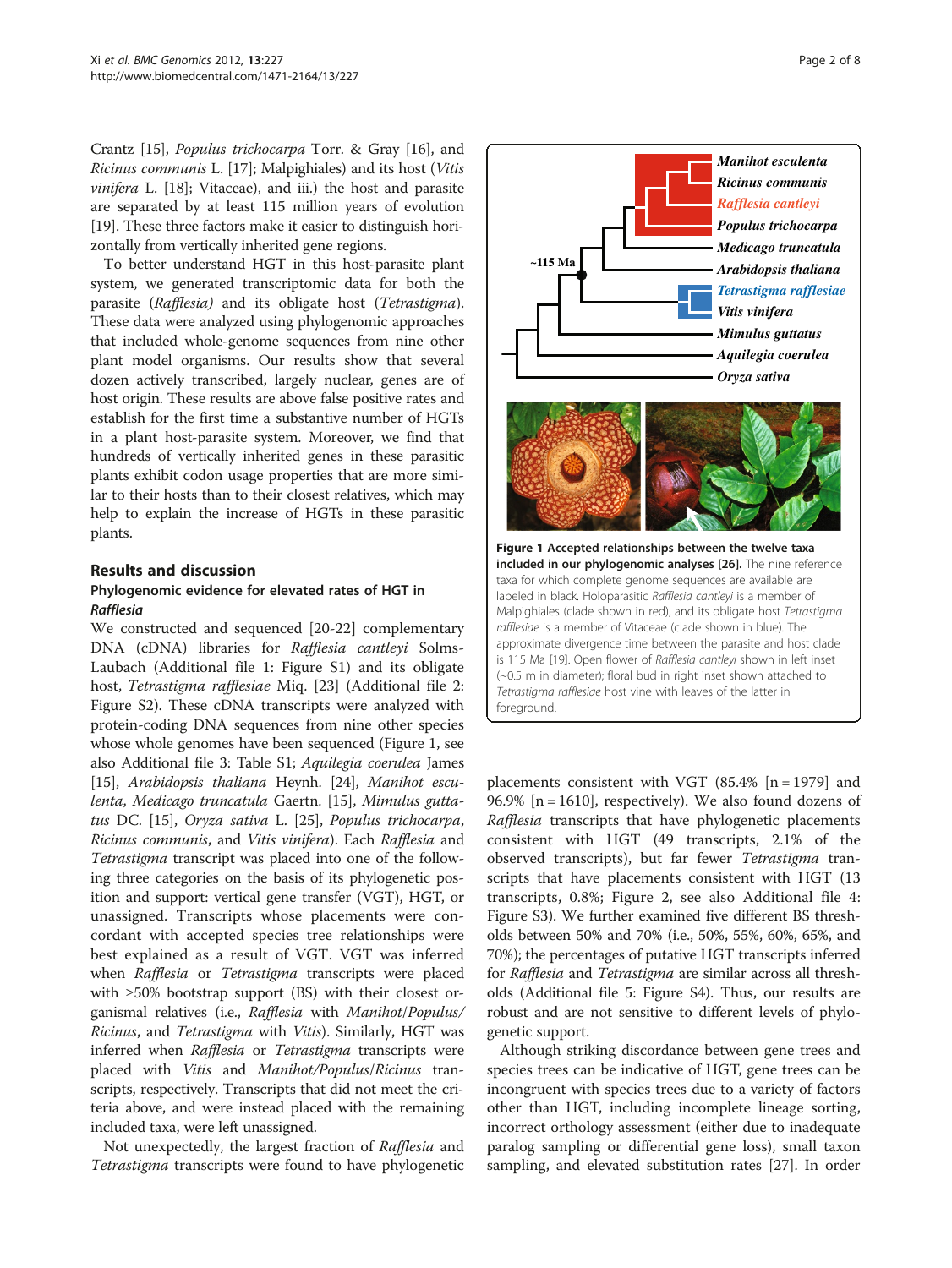<span id="page-2-0"></span>

to assess the contribution of these factors, we first estimated the percentage of transcripts for Manihot esculenta and Ricinus communis that have placements consistent with HGT as defined above for Rafflesia (i.e., with Vitis). These two species are the closest relatives of Rafflesia and are not expected a priori to be prone to rampant HGT. Thus, they provide an estimate of the non-HGT related factors that may contribute to phylogenetic discordance. Our results indicate that only 0.3% and 0.4% of the transcripts in Manihot and Ricinus, respectively, have placements defined as HGT (Figure 2). Thus, the very small number of Tetrastigma transcripts whose phylogenetic placements are consistent with HGT is comparable to background rates in these non-host, non-parasitic taxa. We also compared nucleotide substitution rates between Rafflesia HGT and VGT transcripts, and with their homologous sister lineages (i.e., Rafflesia HGT with Vitis; Rafflesia VGT with Manihot and Ricinus). Although Rafflesia transcripts show elevated substitution rates overall (Additional file 6: [Figure S5](#page-5-0)), Rafflesia HGT transcripts are not evolving significantly faster than *Rafflesia* VGT transcripts (p-value =  $0.08$  in Welch's t test), nor to homologous *Vitis* transcripts (p-value = 0.42). Both the background HGT rate assessment and nucleotide substitution rate assessment indicate that our estimates of HGT in Rafflesia are robust.

In addition, most putative Rafflesia HGT transcripts showed their closest affinity to Vitis in our BLAST searches (Additional file 7: [Table S2\)](#page-5-0), which is consistent with these phylogenetic conclusions. Thus, we conclude that the observed Rafflesia transcripts show evidence that they originated via HGT from their obligate hosts. This is indicative of elevated rates of unidirectional hostto- parasite gene transfer in this system. Furthermore, our results suggest that rates of HGT in this eukaryotic parasitic system are on par with some prokaryotic organisms [[28](#page-6-0)]. Moreover, our estimates of HGT are likely to be conservative because our transcriptome was built from a single organ from one developmental stage.

## Genomic integration of Rafflesia HGT transcripts

Since host-to-parasite exchange of RNA is known to occur via translocation in the phloem [[29](#page-6-0)], we used a multipronged approach to confirm that our results cannot be attributed to host contamination (see also Methods). Importantly, if our sample preparations were contaminated, we would not expect the high degree of sequence divergence we observed between putative HGT transcripts of Rafflesia and homologous transcripts of Tetrastigma. Of the 49 HGT transcripts from Rafflesia that could be directly compared with Tetrastigma, sequence divergence ranged from 0.05%–39.7% (mean divergence, 22.5%). This indicates that some period of evolution has elapsed since the time of gene transfer. Furthermore, assuming synteny between Tetrastigma and Vitis, the Rafflesia HGT transcripts most likely originated from multiple chromosomes in the host (Additional file 7: [Table S2\)](#page-5-0), which suggests a series of episodic HGT events.

To further verify genomic integration of these Rafflesia HGT transcripts, we also sequenced the genomic DNA (gDNA) from the same floral organ used for Rafflesia cDNA library construction. Our next-generation sequencing of Rafflesia gDNA verified a large percentage of the transgenes (63.3%, 31 of 49 HGT transcripts) identified from our cDNA analyses, independent of the bootstrap support threshold (Additional file 8: [Figure S6](#page-5-0)) or transcript length (Additional file 9: [Figure S7](#page-5-0)). The percentage of HGT transcripts verified to be integrated into the genome of Rafflesia was nearly identical to the percentage of verified VGTs (61.5%, 1218 of 1979 transcripts). Thus, our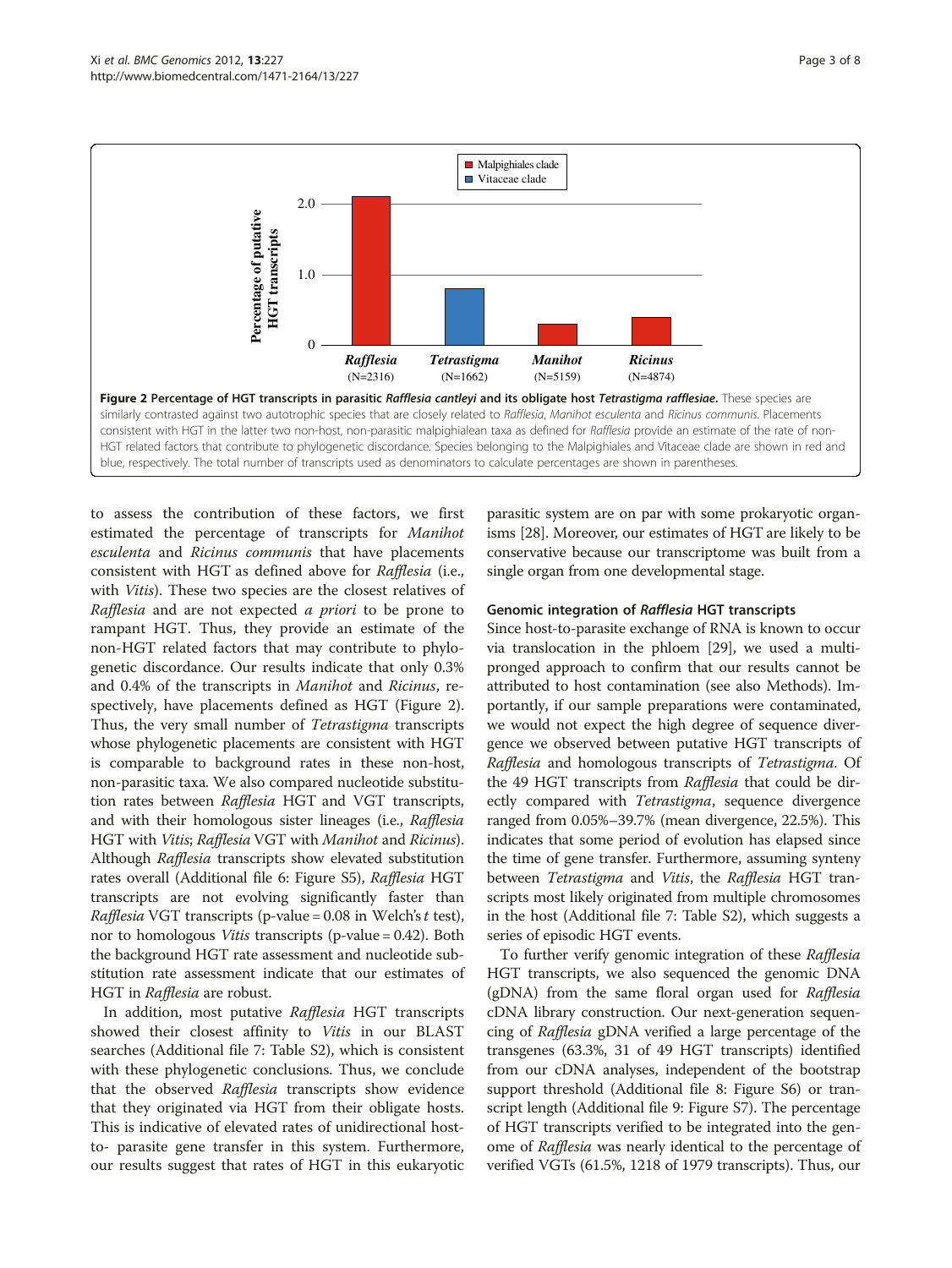identification of putative HGTs does not appear to be due to contamination of the mRNA pool. Additionally, of the 31 Rafflesia HGT transcripts verified from our nextgeneration sequencing of genomic DNA, 16 show the presence of an intron (Additional file 7: [Table S2](#page-5-0) and Additional file 10: [Figure S8](#page-5-0)). Although only two introns were covered in their entirety by our gDNA sequencing, all introns possess the characteristic GT or AG splice site [[30](#page-6-0)]. This suggests that the source of many of these integrated HGTs at the time of transfer was likely genomic DNA, rather than processed mRNA transcripts. Together, these results indicate that the HGTs identified here are indeed integrated into the Rafflesia genome.

#### Gene location and function of Rafflesia HGT transcripts

Most previous reports of parasitic plant HGTs appear to involve only the movement of gene regions that reside in the mitochondrial genome [\[2](#page-6-0)]. Our results confirm recent findings in the parasitic plant Striga that some horizontally transferred genes likely reside in the nucleus [\[31\]](#page-6-0) and indicate that perhaps many of these transgenes originated from the nuclear genomes of their hosts. Homologues of nearly all HGT regions inferred in Rafflesia are localized in the nuclear genomes of the other reference genomes examined here (47 are nuclear and two are mitochondrial; Additional file 7: [Table S2\)](#page-5-0).

These HGTs represent a wide range of cellular functions as determined by gene annotation data, including roles related to respiration, metabolism, mitochondrial translation, and protein turnover, to name a few (Additional file 7: [Table S2](#page-5-0)). A natural extension of these results is to examine the extent to which these transgenes are functional in their recipient species. Many previously reported transgenes in plants appear to be non-functional and often coexist with a native, functional homologue [\[1](#page-6-0)]. Although some studies have shown that a small number of transgenes are likely transcribed [\[9](#page-6-0)], none have been convincingly demonstrated to be functional in their recipient lineages. In contrast, we find that Rafflesia HGTs are expressed at levels comparable to VGTs (Additional file 11: [Figure S9](#page-5-0)). This suggests that these HGTs likely have functional promoters and therefore may play a role in cellular function. In addition, only 11 of the 49 HGTs had homologous VGTs expressed in the same transcript pool (Additional file 7: [Table S2](#page-5-0)), which suggests that the HGT may have replaced the VGT function in some cases. The observed expression levels of the HGTs further rules out the possibility that the HGTs are due to contaminating RNA, which would not be present at native levels, and confirms that HGTs have been integrated into the Rafflesia genome.

## Convergent coding properties of rafflesia VGT transcripts

Codon and dinucleotide usage patterns (i.e., coding properties) are phylogenetically conserved within clades [[32](#page-6-0)],

but it has been demonstrated that the successful integration of foreign genes may depend on the extent to which they possess compatible coding properties with a recipient genome at the time of transfer [[33](#page-6-0)]. In light of this, we investigated whether genomic convergence may have also occurred in Rafflesia. We characterized coding properties in all VGTs for Malpighiales (Manihot  $[n = 5093]$ , *Populus*  $[n = 3423]$ , *Rafflesia*  $[n = 1979]$ , and *Ricinus*  $[n = 4781]$ . We found that a significant percentage of Rafflesia VGT transcripts (29.8% [n = 590]; exact binomial test, p-value < 1×10−<sup>5</sup> ) have coding properties more similar to a Vitis gene in the same cluster than to any gene from their closest relatives, Manihot or Ricinus (Figure 3). In contrast, Manihot and Ricinus are most similar to Vitis only 9.6% and 7.0% of the time, respectively. Additionally, the expression level of Rafflesia VGTs is positively correlated with similarity to *Vitis*-like coding patterns (p-value =  $1.4 \times 10^{-7}$ ), suggesting that the convergent host-like coding patterns we identify in some Rafflesia VGTs are biologically meaningful. Although results from these analyses should be interpreted cautiously, especially due to our inability to assess causality, one explanation of our results is that a substantial number of VGTs in Rafflesia may have evolved convergently to more closely match their hosts' translational requirements. Strikingly similar patterns of convergent host-parasite codon usage have also recently been reported for honeybees and their associated viral pathogens [\[34](#page-6-0)].

## Conclusions

The elevated rate of unidirectional gene transfer from Tetrastigma to Rafflesia and the apparent pattern of convergent host codon usage in vertically inherited Rafflesia genes raises the possibility that there may be a



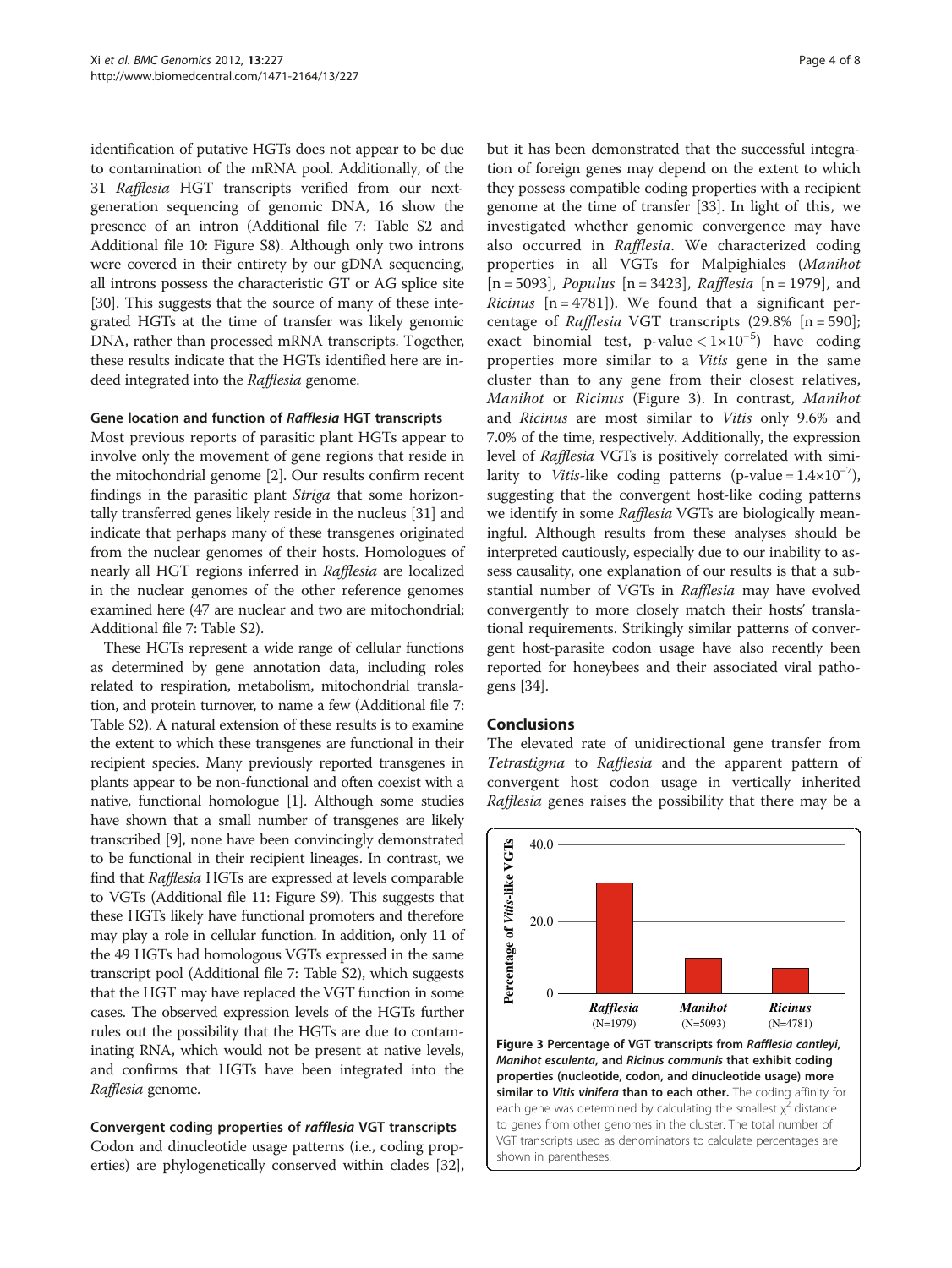fitness benefit to Rafflesia for maintaining genes that are more host-like. A critical component of a parasite's ability to maximize resource extraction is to minimize the ability of the host to detect and mount a defense response to the parasite. The bacterium that causes Legionnaires' disease in humans appears to have acquired dozens of eukaryotic proteins via HGT that alter host cell functions to its advantage [\[35](#page-6-0)]. Similarly, in plants the obligate bacterial pathogen of citrus trees encodes a gene that was horizontally transferred; its product mimics a host protein that has been shown to limit the host's defense response [\[36](#page-6-0)]. Our demonstration of HGT and VGT host codon usage convergence in Rafflesia raises the possibility that it may similarly express host-like genes to manipulate its host to its advantage. Our hypothesis that Rafflesia may be engaged in such genomic deception requires further experimental work and examination in Rafflesiaceae and in other plant parasitic systems.

## Methods

## Molecular techniques and next-generation sequencing

Total RNA and gDNA were obtained from the holoparasite, Rafflesia cantleyi from peninsular Malaysia. Total RNA was extracted using the RNAqueous and Plant RNA Isolation Aid kits (Ambion, Inc.), and treated with the TURBO DNA- free kit (Ambion, Inc.) at 37°C for 4 hours to remove residual DNA. The cDNA library was synthesized from total RNA following the protocols of Novaes et al. [\[20\]](#page-6-0). gDNA was extracted using the DNeasy Plant Mini kit (Qiagen, Inc.), and treated with RNAase A at 60°C for 1.5 hours to remove any residual RNA contamination. Illumina paired-end libraries were prepared for both cDNA and gDNA following the protocols of Bentley et al. [[21](#page-6-0)]. Each library was sequenced in one lane of the Genome Analyzer II (Illumina, Inc.) with paired-end 150 base pairs (bp) read lengths at the FAS Center for Systems Biology at Harvard University ([http://sysbio.harvard.edu/](http://sysbio.harvard.edu/csb/resources/instrumentation/sequencing_illumina.html) [csb/resources/instrumentation/sequencing\\_illumina.html](http://sysbio.harvard.edu/csb/resources/instrumentation/sequencing_illumina.html)). Leaf, tendril, and stem tissue was obtained from an unparasitized specimen of Tetrastigma rafflesiae at the Missouri Botanical Garden (St. Louis, Missouri, USA). The cDNA library was prepared in a similar way as above and sequenced separately on a GS-FLX (Roche, Inc.) at the Environmental Genomics Core facility at the University of South Carolina [\(http://engencore.sc.edu/](http://engencore.sc.edu/)) following the protocols of Margulies et al. [\[22\]](#page-6-0). Tremendous care was taken to avoid and/or detect host or lab contamination in our sample preparation. First, a single perigone lobe from an unopened floral bud of Rafflesia was used for extractions of total RNA and gDNA. These perigone lobes are well protected by the outer bracts and are far from the zone of direct physical contact with tissue of Tetrastigma. Second, our extractions of total RNA and gDNA from

Rafflesia were performed separate from any extractions of Tetrastigma; thus, laboratory contamination of our Rafflesia RNA or DNA with Tetrastigma can be eliminated. Third, we performed a PCR assay to assess the integrity of our Rafflesia and Tetrastigma gDNAs. We PCR-screened for the presence of the plastid genes *matK* and *rbcL*, which are universally present in autotrophic plants like Tetrastigma, but are absent in Rafflesia [[37\]](#page-6-0). Both genes were easily amplified from Tetrastigma gDNA, but not from our Rafflesia gDNA, indicating that our Rafflesia gDNA extraction was likely free of host contamination. In addition, we PCR-screened gDNAs for the mitochondrial gene *matR* from *Rafflesia* and *Tetrastigma*, which is present in both species [[7,13,14\]](#page-6-0). This gene amplified easily from our gDNAs and direct Sanger sequencing of PCR-products produced unique (i.e., singular) sequences from the host and parasite, respectively. There was no ambiguity in the *matR* sequence chromatograms for these samples, which would be expected if they were cross- contaminated. The cDNA reads from nextgeneration sequencing were first assembled using Oases v0.1.21 [\(http://www.ebi.ac.uk/~zerbino/oases/](http://www.ebi.ac.uk/~zerbino/oases/)) with default settings, and then translated into amino acid sequences with prot4EST v2.2 [\[38](#page-6-0)]. Transcripts shorter than 30 amino acids were deemed too short for analysis and were discarded [\[20\]](#page-6-0). All sequence data have been deposited at the NCBI Sequence Read Archive ([http://](http://www.ncbi.nlm.nih.gov/sra) [www.ncbi.nlm.nih.gov/sra](http://www.ncbi.nlm.nih.gov/sra)) with accession #SRA052224.

#### Orthology assignment and phylogenomic analyses

Nine species available from whole genome sequencing projects (Additional file 3: [Table S1\)](#page-5-0) were included with Rafflesia and Tetrastigma to establish orthology and build our datasets for phylogenetic analysis following Dunn et al. [[39\]](#page-6-0). Only those genes clusters that included at least Oryza (for outgroup rooting), Rafflesia/Tetrastigma (transcripts under investigation), Manihot/Populus/Ricinus (close Malpighiales relatives of the parasite), and Vitis (close Vitaceae relative of the host) were retained. The best maximum likelihood tree for each cluster group was inferred using RAxML v7.2.8 [\[40\]](#page-6-0) under the GTRGAMMA nucleotide substitution model. BS values were estimated similarly using the rapid bootstrap algorithm with 100 replicates as implemented in RAxML.

## Verification of genomic integration of Rafflesia HGT transcripts

Rafflesia gDNA Illumina reads were mapped onto assembled Rafflesia cDNA transcripts using Bowtie v0.12.7 [[41\]](#page-6-0). To avoid complications with intron regions we first divided each 150 bp Illumina read into multiple 25 bp fragments following Kim and Salzberg [[42\]](#page-6-0), and then mapped each read onto the assembled cDNA transcripts with zero mismatches.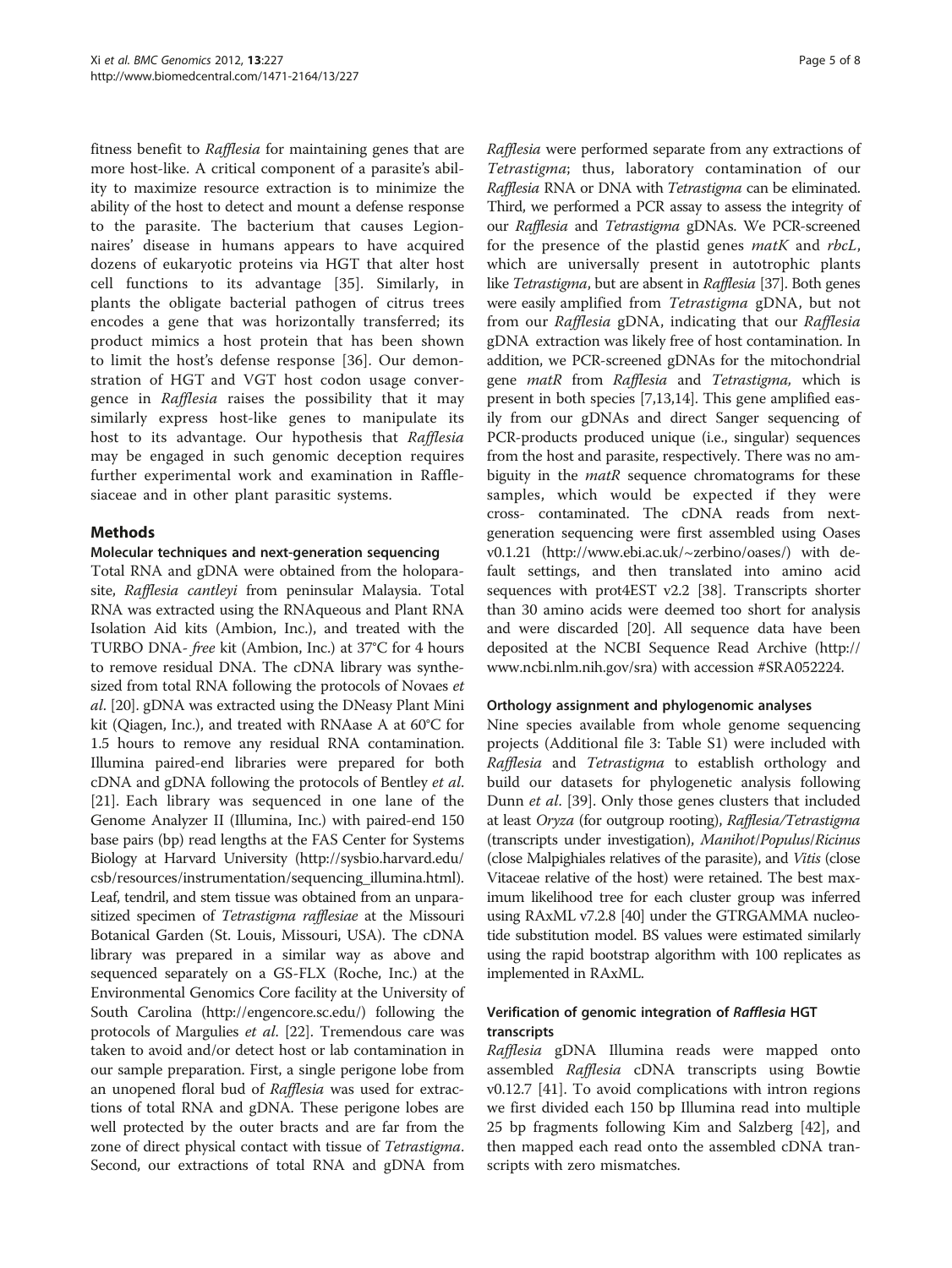## <span id="page-5-0"></span>Inferring the gene location and function of Rafflesia HGT transcripts

Rafflesia HGT transcripts were BLAST searched against the NCBI nucleotide sequence database (March 1, 2011) using BLASTN v2.2.25 [\[43\]](#page-6-0). Searches were first performed using megablast (high similarity search). For sequences that failed to match existing sequences with high confidence, we then used more dissimilar (discontiguous megablast) searches. Most sequences had highconfidence BLAST hits in both of these searches. Where higher similarity searches retrieved no hits, we used blastn. Putative gene location and function were inferred based on the highest confidence hit with a functional annotation.

## Gene expression level analysis

Rafflesia cDNA Illumina reads were re-mapped onto the assembled Rafflesia cDNA transcripts using Bowtie v0.12.7 [\[41](#page-6-0)] as described above. Illumina reads that remapped onto each transcript were summed and normalized using the formula:

$$
R=N/\lbrack (L{-}k+1)+(l{-}k)\rbrack
$$

where  $N$  is the number of mapped Illumina reads for a given transcript,  $L$  is the transcript length,  $k$  is the minimum number of base pairs which must overlap between each Illumina read and the transcript  $(k = 25$  for this analysis), and *l* is the read length  $(l = 25)$ . *R* was further normalized for each transcript to the standard reads per kilobase per million reads (i.e., RPKM; [\[44\]](#page-6-0)).

## Characterizing coding properties of Rafflesia VGT transcripts

The VGT transcripts were first converted into four nucleotide frequencies (i.e., A, C, G, and T), 16 dinucleotide frequencies, and 61 codon frequencies (excluding stop codons), and normalized by the length of each transcript. Next,  $\chi^2$  distances were calculated between each transcript within a gene cluster [[45](#page-7-0)]. Finally, we chose the smallest  $\chi$ 2 distance between the gene of interest and homologues from other species within the cluster (i.e., for a Rafflesia gene, whether it is closest to *Manihot* or *Ricinus* [Malpighiales], or Vitis). If the transcript was closer to Malpighiales, then it was assigned to be Mapighiales-like; otherwise, it was assigned to be Vitis-like.

## Additional files

[Additional file 1](http://www.biomedcentral.com/content/supplementary/1471-2164-13-227-S1.pdf): Figure S1. Histogram of the assembled cDNA transcript lengths from Illumina Genome Analyzer II sequencing of Rafflesia cantleyi.

[Additional file 2](http://www.biomedcentral.com/content/supplementary/1471-2164-13-227-S2.pdf): Figure S2. Histogram of the assembled cDNA transcript lengths from GS-FLX 454-sequencing of Tetrastigma rafflesiae. [Additional file 3](http://www.biomedcentral.com/content/supplementary/1471-2164-13-227-S3.pdf): Table S1. Data sources of protein coding DNA

sequences from whole genome sequencing used in the comparative phylogenomic analyses.

[Additional file 4](http://www.biomedcentral.com/content/supplementary/1471-2164-13-227-S4.pdf): Figure S3. Bar chart showing the distribution of bootstrap support for putative VGT (dark grey) and HGT (light grey) transcripts identified for Rafflesia cantleyi.

[Additional file 5](http://www.biomedcentral.com/content/supplementary/1471-2164-13-227-S5.pdf): Figure S4. Elevated inference of HGT genes in Rafflesia cantleyi is not sensitive to our bootstrap cutoff thresholds. The percentage of HGT genes in Malpighiales (Rafflesia, Manihot esculenta, and Ricinus communis) was the number of genes sister to Vitis vinifera, in proportion to the total number of genes with resolved relationships, at the specified bootstrap thresholds. For Tetrastigma rafflesiae, HGT percentage is the number of genes that are sister to Malpighiales in proportion to the total number of genes with resolved relationships, at the specified bootstrap thresholds.

[Additional file 6](http://www.biomedcentral.com/content/supplementary/1471-2164-13-227-S6.pdf): Figure S5. (A) Summary of nucleotide substitution rates in Rafflesia cantleyi HGT transcripts versus homologous Vitis vinifera transcripts; (B) Summary of nucleotide substitution rates in Rafflesia cantleyi VGT transcripts versus homologous Manihot esculenta and Ricinus communis transcripts. The boxplot was truncated so that the median can be better visualized. The number of transcripts used to construct each boxplot is shown in parentheses.

[Additional file 7](http://www.biomedcentral.com/content/supplementary/1471-2164-13-227-S7.pdf): Table S2. Putative gene location and function of Rafflesia cantleyi HGT transcripts based on NCBI BLAST search results.

[Additional file 8](http://www.biomedcentral.com/content/supplementary/1471-2164-13-227-S8.pdf): Figure S6. Percentages of Rafflesia cantleyi HGTs (dark grey) and VGTs (light grey) for which gDNA Illumina reads can be positively mapped onto the assembled transcripts, as a function of bootstrap support for the VGT and HGT inference.

[Additional file 9](http://www.biomedcentral.com/content/supplementary/1471-2164-13-227-S9.pdf): Figure S7. Percentages of Rafflesia cantleyi HGTs (dark grey) and VGTs (light grey) for which gDNA Illumina reads can be positively mapped onto the assembled transcripts, as a function of transcript length for the VGT and HGT inference.

[Additional file 10](http://www.biomedcentral.com/content/supplementary/1471-2164-13-227-S10.pdf): Figure S8. Nucleotide sequence alignment for a typical intron-bearing HGT transcript identified from Rafflesia cantleyi genomic DNA sequencing. Nucleotides are denoted as dots when identical to the consensus sequence. The Rafflesia HGT transcript is printed in red, and sequences from genomic DNA are marked with asterisks. The intron is highlighted in grey for Rafflesia.

[Additional file 11:](http://www.biomedcentral.com/content/supplementary/1471-2164-13-227.pdf) Figure S9. Summary of the number of Rafflesia cantleyi cDNA Illumina reads re-mapped onto the assembled VGT and HGT transcripts. The boxplot was truncated so that the median can be better visualized. The number of transcripts used to construct each boxplot is shown in parentheses. (RPKM = reads per kilobase per million reads).

#### Abbreviations

bp: Base pair; BS: Bootstrap support; cDNA: Complementary DNA; gDNA: Genomic DNA; HGT: Horizontal gene transfer; RPKM: Reads per kilobase per million reads; VGT: Vertical gene transfer.

#### Competing interests

The authors declare that they have no competing interests.

#### Acknowledgments

We thank Stijn van Dongen, Casey Dunn, Michael Ethier, Amir Karger, Devin Locke, Sergey Lukyanov, Evandro Novaes, Alexis Stamatakis, and Jiangwen Zhang for technical assistance. We also thank William Anderson, Mark Beilstein, Andrew Knoll, Christopher Marx, Sarah Mathews, Brian O'Meara, and members of the Davis laboratory for helpful discussions. CCD was supported by the National Science Foundation (NSF) Assembling the Tree of Life grant DEB-0622764 and NSF DEB-1120243.

#### Author details

<sup>1</sup>Department of Organismic and Evolutionary Biology, Harvard University Herbaria, Cambridge, MA 02138, USA. <sup>2</sup>Computational Biology Program Public Health Sciences Division, Fred, Hutchinson Cancer Research Center, Seattle, WA 98109, USA. <sup>3</sup> Basic Sciences Division, Fred Hutchinson Cancer Research Center, Seattle, WA 98109, USA. <sup>4</sup>Department of Botany, Smithsonian Institution, Washington, DC 20013, USA. <sup>5</sup>Singapore Botanic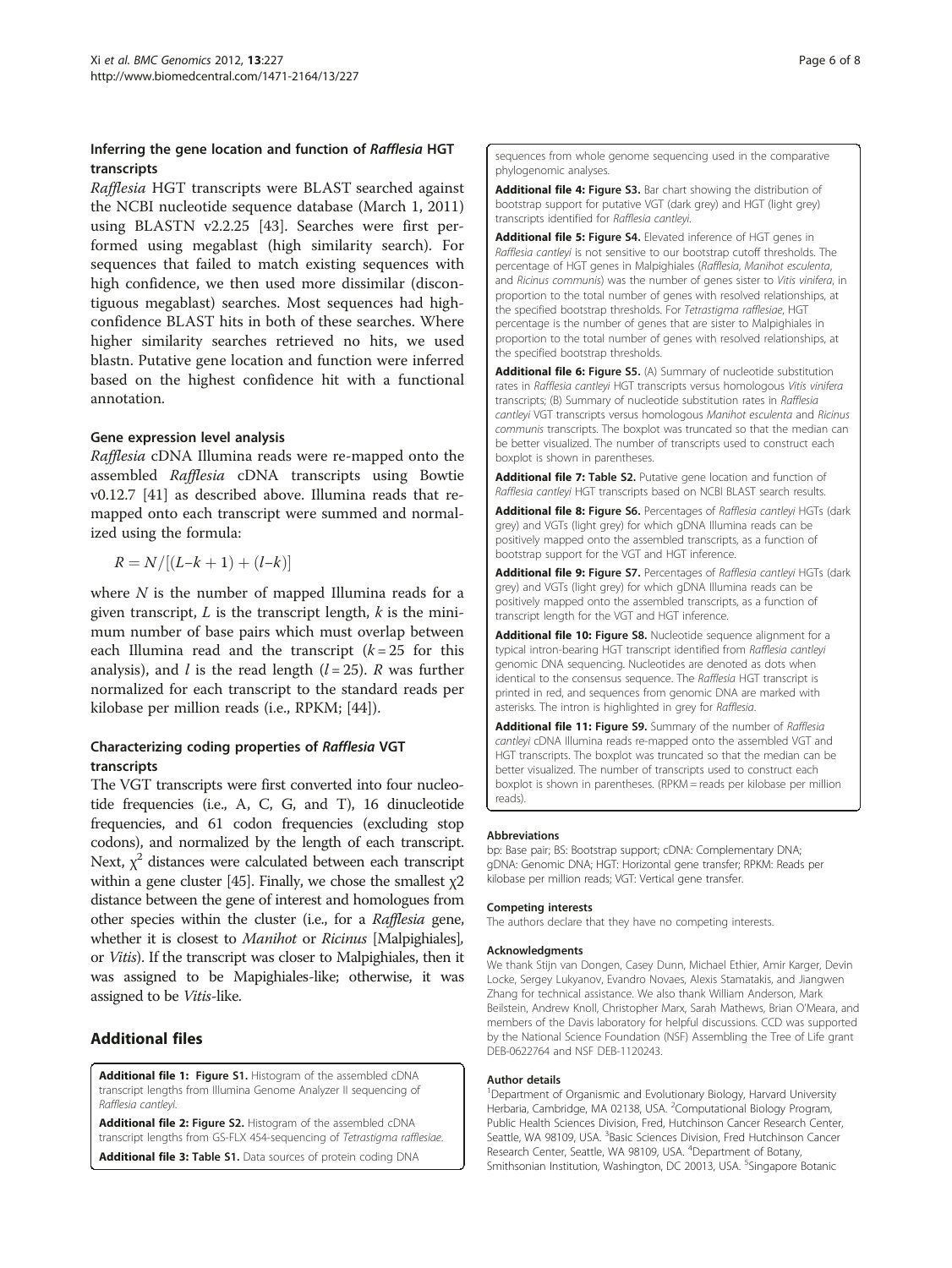<span id="page-6-0"></span>Gardens, Singapore, 259569, Singapore. <sup>6</sup>Rimba Ilmu Botanic Garden, Institute of Biological Sciences, University of Malaya, 50603, Kuala Lumpur, Malaysia. <sup>7</sup>Department of Ecology and Evolution, Stony Brook University, Stony Brook, NY 11794, USA.

#### Authors' contributions

CCD, JSR, RKB, and KJW designed all analyses; ZX, KB, KMW, and MS collected the data and conducted the analyses; CCD, JSR, and ZX wrote the initial draft of the paper; all other authors contributed to subsequent revisions to the final draft. All authors read and approved the final manuscript.

#### Received: 15 February 2012 Accepted: 8 June 2012 Published: 8 June 2012

#### References

- 1. Keeling PJ, Palmer JD: Horizontal gene transfer in eukaryotic evolution. Nat Rev Genet 2008, 9:605–618.
- 2. Richardson AO, Palmer JD: Horizontal gene transfer in plants. J Exp Bot 2007, 58:1–9.
- 3. Stegemann S, Keuthe M, Greiner S, Bock R: Horizontal transfer of chloroplast genomes between plant species. Proc Natl Acad Sci USA 2012, 109:2434–2438.
- 4. Stegemann S, Bock R: Exchange of genetic material between cells in plant tissue grafts. Science 2009, 324:649–651.
- 5. Bock R: The give-and-take of DNA: horizontal gene transfer in plants. Trends Plant Sci 2010, 15:11–22.
- 6. Christin P-A, Edwards EJ, Besnard G, Boxall SF, Gregory R, Kellogg EA, Hartwell J, Osborne CP: Adaptive evolution of C4 photosynthesis through recurrent lateral gene transfer. Curr Biol 2012, 22:445–449.
- 7. Davis CC, Wurdack KJ: Host-to-parasite gene transfer in flowering plants: phylogenetic evidence from Malpighiales. Science 2004, 305:676–678.
- 8. Mower JP, Stefanovic S, Young GJ, Palmer JD: Gene transfer from parasitic to host plants. Nature 2004, 432:165–166.
- Barkman TJ, McNeal JR, Lim SH, Coat G, Croom HB, Young ND, dePamphilis CW: Mitochondrial DNA suggests at least 11 origins of parasitism in angiosperms and reveals genomic chimerism in parasitic plants. BMC Evol Biol 2007, 7:248.
- 10. Nickrent DL, Blarer A, Qiu Y-L, Vidal-Russell R, Anderson FE: Phylogenetic inference in Rafflesiales: the influence of rate heterogeneity and horizontal gene transfer. BMC Evol Biol 2004, 4:40.
- 11. Park JM, Manen JF, Schneeweiss GM: Horizontal gene transfer of a plastid gene in the non-photosynthetic flowering plants Orobanche and Phelipanche (Orobanchaceae). Mol Phylog Evol 2007, 43:974–985.
- 12. Davis CC, Anderson WR, Wurdack KJ: Gene transfer from a parasitic flowering plant to a fern. Proc R Soc B 2005, 272:2237–2242.
- 13. Davis CC, Latvis M, Nickrent DL, Wurdack KJ, Baum DA: Floral gigantism in Rafflesiaceae. Science 1812, 2007:315.
- 14. Barkman TJ, Lim S-K, Mat Salleh K, Nais J: Mitochondrial DNA sequences reveal the photosynthetic relatives of Rafflesia, the world's largest flower. Proc Natl Acad Sci USA 2004, 101:787–792.
- 15. Goodstein DM, Shu SQ, Howson R, Neupane R, Hayes RD, Fazo J, Mitros T, Dirks W, Hellsten U, Putnam N, et al: Phytozome: a comparative platform for green plant genomics. Nucleic Acids Res 2012, 40:D1178–D1186.
- 16. Tuskan GA, DiFazio S, Jansson S, Bohlmann J, Grigoriev I, Hellsten U, Putnam N, Ralph S, Rombauts S, Salamov A, et al: The genome of black cottonwood, Populus trichocarpa (Torr. & Gray). Science 2006, 313:1596-1604.
- 17. Chan AP, Crabtree J, Zhao Q, Lorenzi H, Orvis J, Puiu D, Melake-Berhan A, Jones KM, Redman J, Chen G, et al: Draft genome sequence of the oilseed species Ricinus communis. Nat Biotechnol 2010, 28:951–956.
- 18. Jaillon O, Aury JM, Noel B, Policriti A, Clepet C, Casagrande A, Choisne N, Aubourg S, Vitulo N, Jubin C, et al: The grapevine genome sequence suggests ancestral hexaploidization in major angiosperm phyla. Nature 2007, 449:463–467.
- 19. Wikström N, Savolainen V, Chase MW: Evolution of the angiosperms: calibrating the family tree. Proc R Soc Lond B 2001, 268:2211–2220.
- 20. Novaes E, Drost DR, Farmerie WG, Pappas GJ, Grattapaglia D, Sederoff RR, Kirst M: High-throughput gene and SNP discovery in Eucalyptus grandis, an uncharacterized genome. BMC Genomics 2008, 9:312.
- 21. Bentley DR, Balasubramanian S, Swerdlow HP, Smith GP, Milton J, Brown CG, Hall KP, Evers DJ, Barnes CL, Bignell HR, et al: Accurate whole human genome sequencing using reversible terminator chemistry. Nature 2008, 456:53–59.
- 22. Margulies M, Egholm M, Altman WE, Attiya S, Bader JS, Bemben LA, Berka J, Braverman MS, Chen YJ, Chen Z, et al: Genome sequencing in microfabricated high-density picolitre reactors. Nature 2005, 437:376–380.
- 23. Veldkamp JF: The correct name for the Tetrastigma (Vitaceae) host of Rafflesia (Rafflesiaceae) in Malesia and a (not so) new species. Reinwardtia 2008, 12(4):261–265.
- 24. Swarbreck D, Wilks C, Lamesch P, Berardini TZ, Garcia-Hernandez M, Foerster H, Li D, Meyer T, Muller R, Ploetz L, et al: The Arabidopsis Information Resource (TAIR): gene structure and function annotation. Nucleic Acids Res 2008, 36:D1009–D1014.
- 25. Ouyang S, Zhu W, Hamilton J, Lin H, Campbell M, Childs K, Thibaud- Nissen F, Malek RL, Lee Y, Zheng L, et al: The TIGR Rice Genome Annotation Resource: Improvements and new features. Nucleic Acids Res 2007, 35: D883–D887.
- 26. APG: An update of the Angiosperm Phylogeny Group classification for the orders and families of flowering plants: APG III. Bot J Linn Soc 2009, 161:105–121.
- 27. Felsenstein J: Inferring phylogenies. Sunderland, Massachusetts: Sinauer Associates; 2004.
- 28. Ochman H, Lawrence JG, Groisman FA: Lateral gene transfer and the nature of bacterial innovation. Nature 2000, 405:299–304.
- 29. David-Schwartz R, Runo S, Townsley B, Machuka J, Sinha N: Long-distance transport of mRNA via parenchyma cells and phloem across the host-parasite junction in Cuscuta. New Phytol 2008, 179:1133–1141.
- 30. Kitamura-Abe S, Itoh H, Washio T, Tsutsumi A, Tomita M: Characterization of the splice sites in GT-AG and GC-AG introns in higher eukaryotes using full-length cDNAs. J Bioinform Comput Biol 2004, 2:309–331.
- 31. Yoshida S, Maruyama S, Nozaki H, Shirasu K: Horizontal gene transfer by the parasitic plant Striga hermonthica. Science 2010, 328:1128.
- 32. Lawrence JG, Ochman H: Amelioration of bacterial genomes: rates of change and exchange. J Mol Evol 1997, 44:383–397.
- 33. Medrano-Soto A, Moreno-Hagelsieb G, Vinuesa P, Christen JA, Collado-Vides J: Successful lateral transfer requires codon usage compatibility between foreign genes and recipient genomes. Mol Biol Evol 2004, 21:1884–1894.
- 34. Chantawannakul P, Cutler RW: Convergent host-parasite codon usage between honeybee and bee associated viral genomes. J Invertebr Pathol 2008, 98:206–210.
- 35. de Felipe KS, Pampou S, Jovanovic OS, Pericone CD, Ye SF, Kalachikov S, Shuman HA: Evidence for acquisition of Legionella Type IV secretion substrates via interdomain horizontal gene transfer. J Bacteriol 2005, 187:7716–7726.
- 36. Garavaglia BS, Thomas L, Gottig N, Zimaro T, Garofalo CG, Gehring C, Ottado J: Shedding light on the role of photosynthesis in pathogen colonization and host defense. Commun Integr Biol 2010, 3:382–384.
- 37. Nickrent DL, Duff RJ, Colwell AE, Wolfe AD, Young ND, Steiner KE, dePamphilis CW: Molecular phylogenetic and evolutionary studies of parasitic plants. In Molecular systematics of plants II: DNA sequencing. 2nd edition. Edited by Soltis DE, Soltis PS, Doyle JJ. Boston: Kluwer; 1998:211–241.
- 38. Wasmuth JD, Blaxter ML: prot4EST: translating expressed sequence tags from neglected genomes. BMC Bioinforma 2004, 5:187.
- 39. Dunn CW, Hejnol A, Matus DQ, Pang K, Browne WE, Smith SA, Seaver E, Rouse GW, Obst M, Edgecombe GD, et al: Broad phylogenomic sampling improves resolution of the animal tree of life. Nature 2008, 452:745–749.
- 40. Stamatakis A, Hoover P, Rougemont J: A rapid bootstrap algorithm for the RAxML Web servers. Syst Biol 2008, 57:758–771.
- 41. Langmead B, Trapnell C, Pop M, Salzberg SL: Ultrafast and memoryefficient alignment of short DNA sequences to the human genome. Genome Biol 2009, 10:R25.
- 42. Kim D, Salzberg SL: TopHat-Fusion: an algorithm for discovery of novel fusion transcripts. Genome Biol 2011, 12:R72.
- 43. Altschul SF, Madden TL, Schaffer AA, Zhang JH, Zhang Z, Miller W, Lipman DJ: Gapped BLAST and PSI-BLAST: a new generation of protein database search programs. Nucleic Acids Res 1997, 25:3389–3402.
- 44. Mortazavi A, Williams BA, McCue K, Schaeffer L, Wold B: Mapping and quantifying mammalian transcriptomes by RNA-Seq. Nat Methods 2008, 5:621–628.